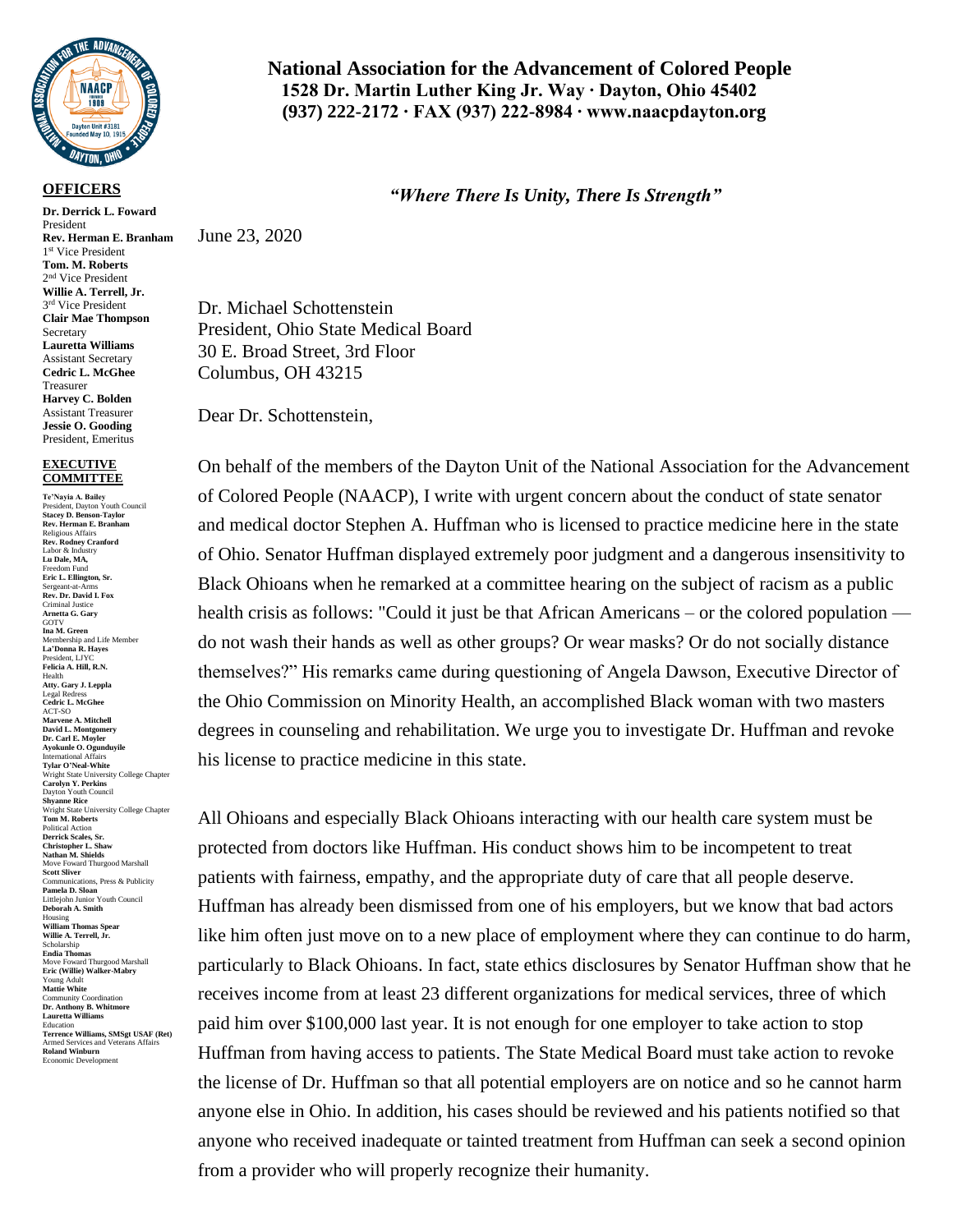State Senator Steve Huffman has the privilege of holding a state senate seat that was once held by Ohio Conference NAACP President Tom Roberts. Former Senator Roberts also serves as Second Vice President to the Dayton Unit NAACP. In this role, Huffman represents Black communities who unquestionably deserve better from their state lawmaker. The constituents of Senate District 5 deserve the fair and just service that was provided to them by former Senator Roberts.

The NAACP as a national organization is committed to achieving health equality for Black Americans who have historically been deprived of equal access and equal treatment. Our mission is to ensure Black Americans have access to affordable, high-quality healthcare and to end racially disparate health outcomes. Sadly, reputable studies have confirmed that Black Americans are not believed when they describe their pain and, consequently, their health and even lives are endangered by the persistent biases they encounter in health care.

Fair and equal access to healthcare that recognizes each person's full humanity and potential is part of the NAACP's mission to ensure equal political, educational, social, and economic rights for all persons and to eliminate race-based discrimination. By eliminating the racial and ethnic inequities that exist within our health care system we will expand the life opportunities for the people in our Black communities and maximize their ability to contribute fully to the common good.

We ask that the Ohio State Medical Board immediately investigate Dr. Huffman's ability to effectively practice medicine under the high standards that we demand for our state and our people. We believe his ability to practice is impaired by his bias and racism. There is precedent for the Board to take action when a doctor has made public comments revealing their dangerous racism and biases against entire groups of people. Just last summer, the Board cited a doctor for conduct related to similarly offensive statements. Please apply the same standards here. The Board must take action to ensure that no patients are exposed to his dangerous attitude and conduct. It cannot simply be swept under the rug. It is in the best interest of all Ohio communities to remove Dr. Huffman from Ohio's healthcare systems.

Huffman's used an offensive term to describe Black Ohioans and also invoked a racist stereotype suggesting that black people are dirty, a dehumanizing stereotype that was part of justifying the worst abuses and torment of Black people throughout America's history. The resurgence of such language in the year 2020 is an abomination. And we say no more. There will be no free passes for such ignorant and harmful behavior from those entrusted with the privilege and duty to care for their fellow human beings.